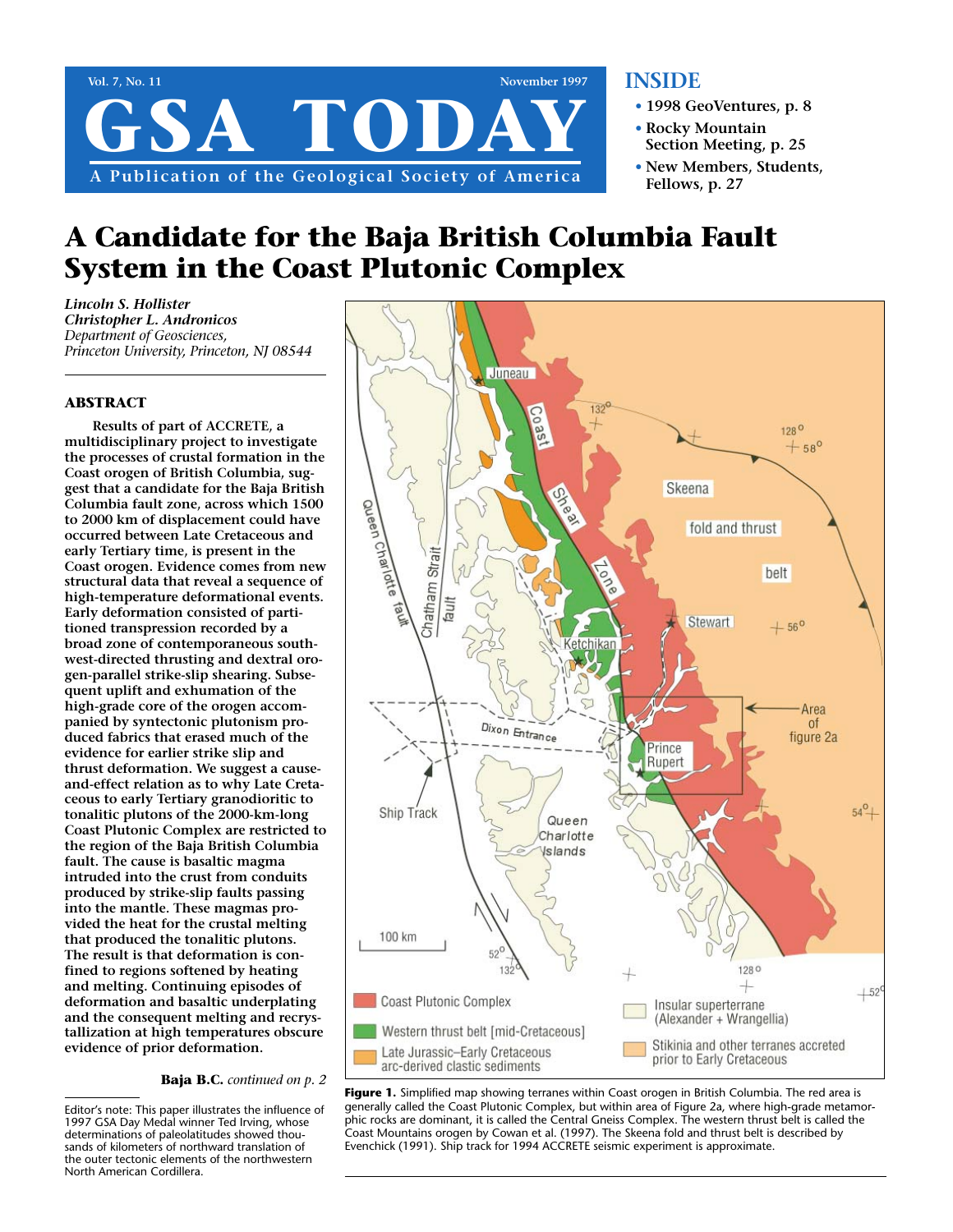# **IN THIS ISSUE**<br>Vol. 7 No. 11 **ISSUE** *Vol. 7, No. 11*

**GSA TODAY** (ISSN 1052-5173) is published monthly by The Geological Society of America, Inc., with offices at 3300 Penrose Place, Boulder, Colorado. Mailing address: P.O. Box 9140, Boulder, CO 80301- 9140, U.S.A. Periodicals postage paid at Boulder, Colorado, and at additional mailing offices. **Postmaster:** Send address changes to GSA Today, Membership Services, P.O. Box 9140, Boulder, CO 80301-9140.

Copyright © 1997, The Geological Society of America, Inc. (GSA). All rights reserved. Copyright not claimed on content prepared wholly by U.S. Government employees within the scope of their employment. Permission is granted to individuals to photocopy freely all items other than the science articles to further science and education. Individual scientists are hereby granted permission, without royalties or further requests, to make unlimited photocopies of the science articles for use in classrooms to further education and science, and to make up to five copies for distribution to associates in the furtherance of science; permission is granted to make more than five photocopies for other noncommercial, nonprofit purposes furthering science and education upon payment of the appropriate fee (\$0.25 per page) directly to the Copyright Clearance Center, 222 Rosewood Drive, Danvers, Massachusetts 01923, phone (508) 750-8400 (when paying, reference *GSA Today,* ISSN 1052-5173). Written permission is required from GSA for all other forms of capture, reproduction, and/or distribution of any item in this publication by any means. GSA provides this and other forums for the presentation of diverse opinions and positions by scientists worldwide, regardless of their race, citizenship, gender, religion, or political viewpoint. Opinions presented in this publication do not reflect official positions of the Society.

**SUBSCRIPTIONS** for 1997 calendar year: **Society Members:** *GSA Today* is provided as part of membership dues. Contact Membership Services at (800) 472-1988 or (303) 447-2020 for membership information. **Nonmembers & Institutions:** Free with paid subscription to both *GSA Bulletin* and *Geology,* otherwise \$50 for U.S., Canada, and Mexico; \$60 elsewhere. Contact Subscription Services. **Single copies** may be requested from Publication Sales. Also available on an annual CD-ROM, (with *GSA Bulletin, Geology, GSA Data Repository,* and an *Electronic Retrospective Index* to journal articles from 1972). Members order from Membership Services; others contact subscriptions coordinator. Claims: For nonreceipt or for damaged copies, members contact Membership Services; all others contact Subscription Services. Claims are honored for one year; please allow sufficient delivery time for overseas copies, up to six months.

**STAFF:** Prepared from contributions from the GSA staff and membership. **Executive Director:** *Donald M. Davidson, Jr.*

**Science Editors:** *Suzanne M. Kay, Department of Geological Sciences, Cornell University, Ithaca, NY 14853; Molly F. Miller, Department of Geology, Box 117-B, Vanderbilt University, Nashville, TN 37235* **Forum Editor:** *Bruce F. Molnia, U.S. Geological Survey, MS 917, National Center, Reston, VA 20192* **Managing Editor:** *Faith Rogers*

**Production & Marketing Manager:** *James R. Clark* **Production Editor and Coordinator:** *Joan E. Manly* **Graphics Production:** *Joan E. Manly, Leatha L. Flowers*

**ADVERTISING:** Classifieds and display: contact Ann Crawford (303) 447-2020; fax 303-447-1133; acrawfor@geosociety.org

Issues of this publication are available as electronic Acrobat files for free download from GSA's Web Site. They can be viewed and printed on various personal computer operating systems: MSDOS, MSWindows, Macintosh, and Unix, using the appropriate Acrobat reader. The readers are widely available, free, including from GSA at: http://www.geosociety.org/pubs/index.htm.

This publication is included on GSA's annual CD-ROM, *GSA Journals on Compact Disc.* Call GSA Publication Sales for details.

Printed in U.S.A., using pure soy inks and recyclable paper.

| A candidate for the Baja British<br><b>Columbia Fault System in the</b> |  |
|-------------------------------------------------------------------------|--|
| <b>Coastal Plutonic Complex  1</b>                                      |  |
|                                                                         |  |
|                                                                         |  |
| 1998 GeoVentures  8                                                     |  |
| Environment Matters  10                                                 |  |
| GSAF Update  11                                                         |  |
| SAGE Remarks  13                                                        |  |
| Letter to the Editor  15                                                |  |
| Grants Support Student Research  16                                     |  |
| Washington Report  17                                                   |  |
| 50-Year Fellows  18                                                     |  |
| Cole Awards Offered  18                                                 |  |

### Proposals Invited for 1998 Annual Meeting . . . . . . . . . . . . . . . . . 19 Book Reviews . . . . . . . . . . . . . . . . . . . . . . . . . . 21 GSA Bookstore . . . . . . . . . . . . . . . . . . . . . . . . . 23 Rocky Mountain Section Meeting ....... 25 New Members, Students, Fellows . . . . . . . 27 Dwornik Awards . . . . . . . . . . . . . . . . . . . . . . . 31 *Bulletin* and *Geology* Contents . . . . . . . . . . 32 Calendar . . . . . . . . . . . . . . . . . . . . . . . . . . . . . . 34 GSA Section Meetings . . . . . . . . . . . . . . . . . . 34 GSA Annual Meetings . . . . . . . . . . . . . . . . . . 35 1997 GeoVentures Recap . . . . . . . . . . . . . . . 36 Classifieds . . . . . . . . . . . . . . . . . . . . . . . . . . . . . 37 GSA On The Web ....................... 40

# **In Memoriam**

**Susan F. Ekdale**  Salt Lake City, Utah March 29, 1997

**Wallace W. Hagan** Lexington, Kentucky July 18, 1997

**Dorothy Hill** Queensland, Australia April 23, 1997 (correction of August *GSA Today* listing)

**Wilson M. Laird** N. Potomac, Maryland

#### **Baja B.C.** *continued from p. 1*

#### **INTRODUCTION**

One of the most intensely debated tectonic questions in Cordilleran tectonics (e.g., Cowan et al., 1997) is the latitude of accretion of the Insular superterrane, which is now along the west coast of Canada and southeast Alaska (Fig. 1). Mobilist models suggest that these terranes have traveled from the latitude of present-day Baja California since the Late Cretaceous. Stationary models suggest that these terranes have been more or less at their present location with respect to North America since the mid-Cretaceous. Arguments for large-scale strike-slip translation are based mainly on paleomagnetic data (Bogue et al., 1995; Wynne et al., 1995; Ague and Brandon, 1996); arguments against it have been mainly geological (Gehrels et al., 1991a; McClelland et al., 1992a, 1992b; van der Heyden, 1992; Monger et al., 1994).

The Coast shear zone (Fig. 1) is a prominent structural feature that extends along the western boundary of a line of Late Cretaceous to early Tertiary magmatic bodies known as the Coast Plutonic Complex. Attention has focused on this shear zone (e.g., Cowan, 1994) as a possible

**Bruce D. Martin** Leonardtown, Maryland August 27, 1997

**Joe R. McHam** Alpine, Texas September 1997

**Robert H. Shaver** Bloomington, Indiana September 14, 1997

**Jesse W. Whitlow** Vernon Hill, Virginia July 1997

location for strike-slip translation. However, Cowan et al. (1997) reviewed studies reporting that kinematic indicators at the Coast shear zone indicate down-dip movement or flattening and, because these movements are younger than 65 Ma, they postdate the time of suspected strike-slip motion. Accordingly, Cowan et al. (1997, p. 133) concluded that the 1500–2000 km of displacement, if it occurred, would be within the Coast Plutonic Complex to the east. They named the suspected fault the Baja British Columbia fault. If the Coast Plutonic Complex contains such a strikeslip fault system, it would rank at the top of the world's longest known intracontinental transcurrent fault systems.

In this paper, we present geologic data for a segment of the Coast Plutonic Complex (see Fig. 1) to the east of the Coast shear zone. This segment, which is called the Central Gneiss Complex (Fig. 2a), is a 50–100-km-wide zone of gneiss and migmatite intruded by Late Cretaceous to early Tertiary plutons. Because of its high proportion of Mesozoic and older gneiss and migmatite, the Central Gneiss Complex presents an opportunity to study the dynamic setting into which Late Cretaceous to early Tertiary plutons intruded. On the basis of our studies, we conclude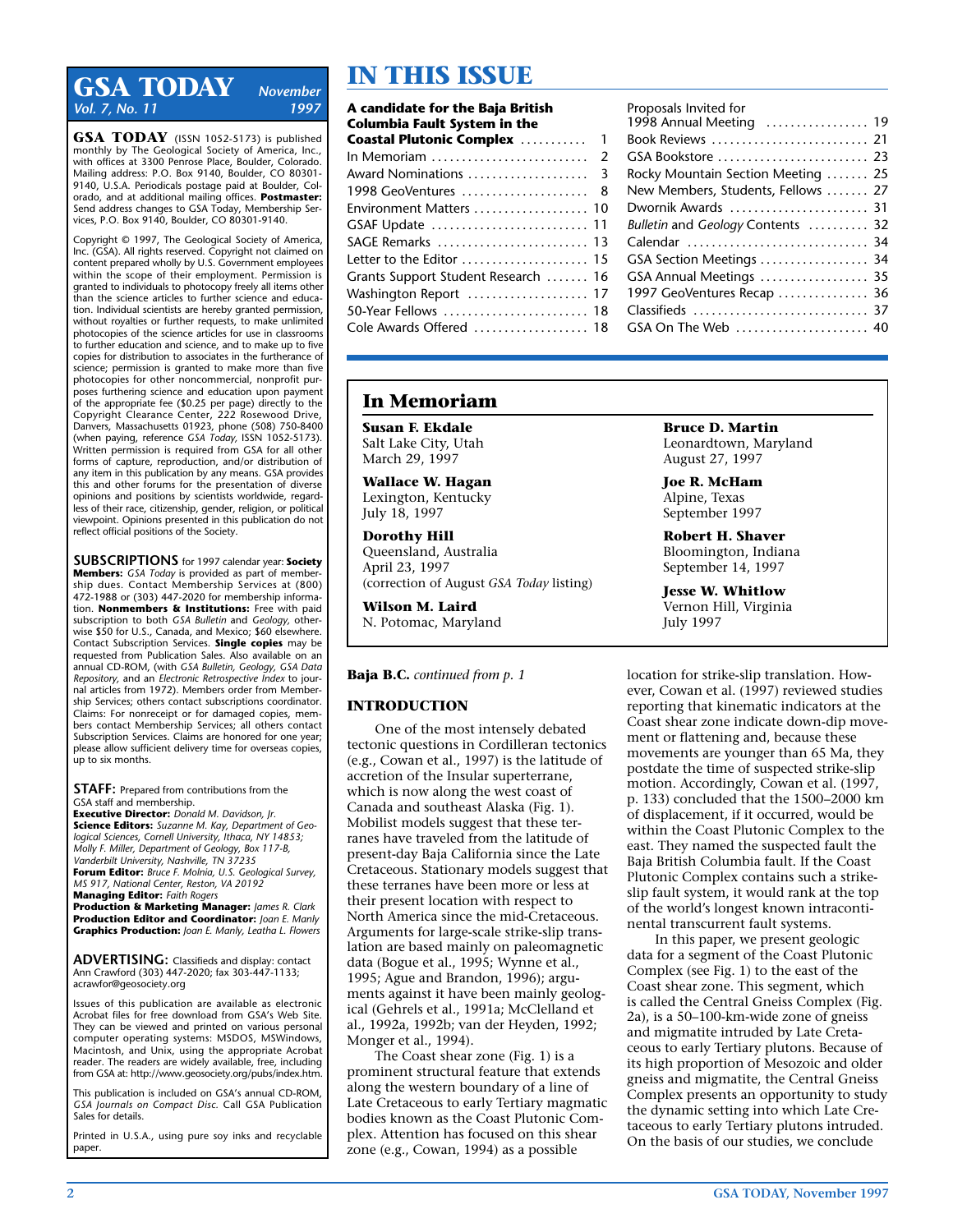that large-scale orogen-parallel displacement probably occurred across the Coast Plutonic Complex between about 85 Ma and 60 Ma. This zone would be the proposed Baja British Columbia fault system.

The results summarized here are part of a collaborative endeavor among seismologists, geologists, geophysicists, and geochemists, begun in 1993, to study continental growth by accretion in the northeast Pacific. The project, called ACCRETE, aims to define and interpret the geologic and geophysical features of the crust, from surface to Moho, across the Coast orogen (see Fig. 1). Updates on progress are periodically posted on the ACCRETE Web site, at http://geo.princeton.edu/accrete/ accrete.html. The activities and participants of the ACCRETE program are:

- *Crustal structure, crustal velocity models:* John Diebold, Lamont Doherty Earth Observatory, Columbia University; Igor Morozov and Scott Smithson, University of Wyoming; Phil Hammer, Ron Clowes, and Bob Ellis, University of British Columbia; Nik Christensen, Purdue University; Kristan Rohr, Geological Survey of Canada; Anne Trehu, Oregon State University.
- *Geological studies:* Lincoln Hollister, Princeton University; Maria Luisa Crawford, Bryn Mawr College; Cameron Davidson, Beloit College; Keith Klepeis, University of Sydney; Margi Rusmore, Occidental College; Glenn Woodsworth, Carol Evenchick, Lisel Currie, and Suzie
- Gareau, Geological Survey of Canada. *Detrital zircon studies; boundaries of accreted terranes:* George Gehrels, University of Arizona.
- *U/Pb ages to constrain structural and plutonic histories:* George Gehrels; Krishna Sinha, Virginia Polytechnic Institute.
- *Define zones of paleomagnetic anomalies:* Robert Butler, University of Arizona. *Geochemistry of plutons, map source areas*
- *of plutons:* Krishna Sinha.

Prior work directed at the question of large-scale strike-slip displacement was mainly concentrated along the Coast shear zone. Here, we first review some of this work, and then integrate our new results with other studies across the Central Gneiss Complex to define the geologic history for the period of possible northward transport of the Insular superterrane. Finally, we propose a cause-and-effect relationship of pluton generation and strike-slip faulting for the Coast Plutonic Complex.

#### **Coast Shear Zone**

The Coast shear zone (Fig. 1) marks the western boundary of the Coast Plutonic Complex (Brew and Ford, 1978), and truncates a top-to-the-west mid-Cretaceous thrust system that lies to its

**Baja B.C.** *continued on p. 4*

# **CALL FOR NOMINATIONS REMINDERS**

#### **PENROSE AND DAY MEDALS, AND HONORARY FELLOWSHIP**

Nominations for 1998 Penrose and Day Medals and for Honorary Fellowship in the Society are due by **FEBRUARY 2, 1998.**

#### **YOUNG SCIENTIST AWARD (DONATH MEDAL)**

The Young Scientist Award was established in 1988 to be awarded to a young scientist (35 or younger during the year in which the award is to be presented) for outstanding achievement in contributing to geologic knowledge through original research that marks a major advance in the earth sciences. The award, consisting of a gold medal called the Donath Medal and a cash prize of \$15,000, was endowed by Dr. and Mrs. Fred A. Donath.

For the year 1998, only those candidates born on or after January 1, 1963, are eligible for consideration. In choosing candidates for the Young Scientist Award, scientific achievement and age will be the sole criteria. Nominations for the 1998 award must include

- biographical information,
- a summary of the candidate's scientific contributions to geology (200 words or less),
- a selected bibliography (no more than 10 titles),
- supporting letters from five scientists in addition to the person making the nomination.

Deadline for nominations for 1998 is **FEBRUARY 2, 1998.** 

#### **OFFICERS AND COUNCILORS**

The GSA Committee on Nominations requests your help in compiling a list of GSA members qualified for service as officers and councilors of the Society. The committee requests that each nomination be accompanied by basic data and a description of the qualifications of the individual for the position recommended (vice-president, treasurer, councilor).

Deadline for nominations for 1998 is **FEBRUARY 18, 1998.** 

#### **DISTINGUISHED SERVICE AWARD**

The GSA Distinguished Service Award was established by Council in 1988 to recognize individuals for their exceptional service to the Society. GSA Members, Fellows, Associates, or, in exceptional circumstances, GSA employees may be nominated for consideration. Any GSA member or employee may make a nomination for the award. Awardees will be selected by the Executive Committee, and all selections must be ratified by the Council. Awards may be made annually, or less frequently, at the discretion of Council. This award will be presented during the annual meeting of the Society. Deadline for nominations for 1998 is **MARCH 2, 1998.**

#### **JOHN C. FRYE ENVIRONMENTAL GEOLOGY AWARD**

In cooperation with the Association of American State Geologists (AASG), GSA makes an annual award for the best paper on environmental geology published either by GSA or by one of the state geological surveys. The award is a \$1000 cash prize from the endowment income of the GSA Foundation's John C. Frye Memorial Fund. The 1998 award will be presented at the autumn AASG meeting to be held during the GSA Annual Meeting in Toronto, Canada.

Nominations can be made by anyone, based on the following criteria: (1) paper must be selected from GSA or state geological survey publications, (2) paper must be selected from those published during the preceding three full calendar years, (3) nomination must include a paragraph stating the pertinence of the paper.

Nominated papers must establish an environmental problem or need, provide substantive information on the basic geology or geologic process pertinent to the problem, relate the geology to the problem or need, suggest solutions or provide appropriate landuse recommendations based on the geology, present the information in a manner that is understandable and directly usable by geologists, and address the environmental need or resolve the problem. It is preferred that the paper be directly applicable by informed laypersons (e.g., planners, engineers). Deadline for nominations for 1998 is **MARCH 30, 1998.**

#### **NATIONAL AWARDS**

The deadline is **April 30, 1998,** for submitting nominations for these four awards: William T. Pecora Award, National Medal of Science, Vannevar Bush Award, Alan T. Waterman Award.

Materials and supporting information for any of the nominations may be sent to GSA Executive Director, Geological Society of America, P.O. Box 9140, Boulder, CO 80301. For more detailed information about the nomination procedures, refer to the October 1997 issue of *GSA Today,* or call headquarters at (303) 447-2020, extension 140.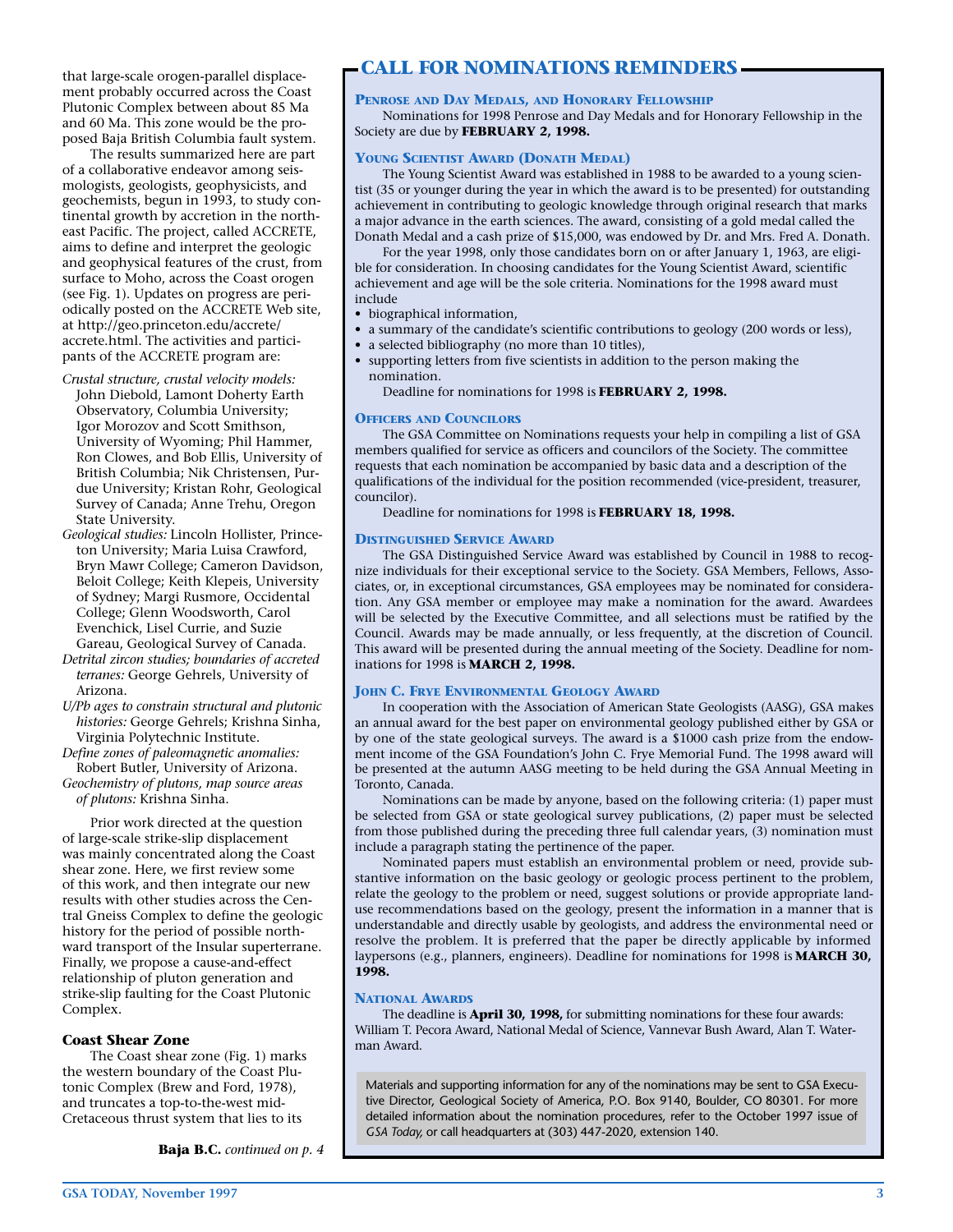#### **Baja B.C.** *continued from p. 3*

west (Crawford et al., 1987; Rubin et al., 1990; McClelland et al., 1992b; Klepeis et al., 1996). Plutons younger than 85 Ma (most 75 to 50 Ma) occur east of the Coast shear zone. Plutons with ages of 100 to 90 Ma dominate to the west. Any discussion of the tectonic history of the Coast orogen must explain why *no* Late Cretaceous to early Tertiary plutons occur west of the Coast shear zone. This point is addressed in the last section.

Previous studies have found that the Coast shear zone: (1) may be a suture zone formed by near orthogonal collision between accreted terranes (Ingram and Hutton, 1994); abundant evidence of

important flattening at the Coast shear zone has been documented (Ingram and Hutton, 1994; Klepeis et al., 1996); (2) may be the locus of postaccretion tilting of previously amalgamated crustal terranes west of the Coast shear zone (McClelland et al., 1992b; Cook and Crawford, 1994); (3) was the zone across which the hightemperature core of the orogen, the Central Gneiss Complex, was uplifted and exhumed (Hollister, 1982; Klepeis et al., 1996); (4) was an important strike-slip fault. Many workers have sought evidence for strike-slip displacement within the Coast shear zone without success. However, evidence for a major, dextral, hightemperature shear zone has been reported by Andronicos et al. (1996) about 10 km



**Figure 2.** a: Geologic map of part of the Central Gneiss Complex after Hutchison (1982), Berg et al. (1988), and Gareau et al. (1997). The remnants of the strike-slip zone are in the area labeled A. Region of contemporaneous southwest-directed thrusting is in the area labeled B. Northeast-directed normal shearing has been identified in area C and very likely extends at least as far as Portland Inlet. b: Cross section showing projection of surface geology to depth along the line indicated on the map

ь



and correspondence of some reflectors on the ACCRETE seismic profile (along ship track) to the geology (see Hollister et al., 1996). The north end of the cross section is correlated with the seismic section at the end of the arrow along the ship track.

east of the Coast shear zone (Figs. 2a and 3). Klepeis et al. (1996) also described a component of late dextral displacement for the Coast shear zone at Portland Inlet and farther to the north.

A series of tabular, foliated tonalite plutons and dikes, collectively known as the "foliated tonalite sill" (Brew and Ford, 1978) occur within and along the entire eastern side of the Coast shear zone in southeastern Alaska. These plutons and dikes range in age from about 72 to about 58 Ma (Gehrels et al., 1991). They have nearly vertical western contacts and steeply northeast dipping eastern contacts as far south as the Skeena River (Fig. 2a). The Quottoon pluton (Hutchison, 1970), within the area of this study, is part of the "foliated tonalite sill" (Fig. 2). Gehrels et al. (1991b) reported an age of 58 Ma where this pluton crosses the Skeena River. The location of the Coast shear zone along the western boundary of the string of foliated tonalite plutons, and the great length of both, strongly imply that the plutons were intruded into a zone of weakness that extended into the mantle lithosphere (Ingram and Hutton, 1994). Because fabrics produced by deformation in the Coast shear zone affect the tonalite plutons and dikes (Klepeis et al., 1996), deformation along the Coast shear zone must overlap and postdate their intrusion.

When the tonalite plutons intruded the Coast shear zone, hot (>700 °C) migmatitic rocks within the Central Gneiss Complex were already juxtaposed against colder (~400 °C) rocks of the western thrust belt (Crawford et al., 1987; Hollister, 1982; Klepeis et al., 1996). Hollister (1982) considered that this juxtaposition occurred between about 60 and 50 Ma as the Central Gneiss Complex was being exhumed at a rate of  $1-\overline{2}$  mm/yr. The Quottoon pluton was intruded during this uplift, as indicated by east-side-up, hightemperature fabrics within both the pluton and the Coast shear zone (Ingram and Hutton, 1994; Klepeis et al., 1996). The resulting steep thermal gradient implies a sharp rheological contrast across the Coast shear zone during uplift, when the Quottoon pluton was intruding.

We emphasize that the fundamental, crustal-scale break that controlled emplacement of the foliated tonalite sills existed prior to their intrusion. Most deformation described at the Coast shear zone was synchronous with or postdated these sills. The location and displacement history across this zone prior to the intrusion of the Quottoon pluton is not established.

We argue that because the uplift of the Central Gneiss Complex involved migmatitic rocks at temperatures of 600 to 700 °C, older kinematic indicators were overprinted by high-temperature penetrative deformation across the Coast shear zone associated with this uplift. Heat from the plutons and dikes intruded during this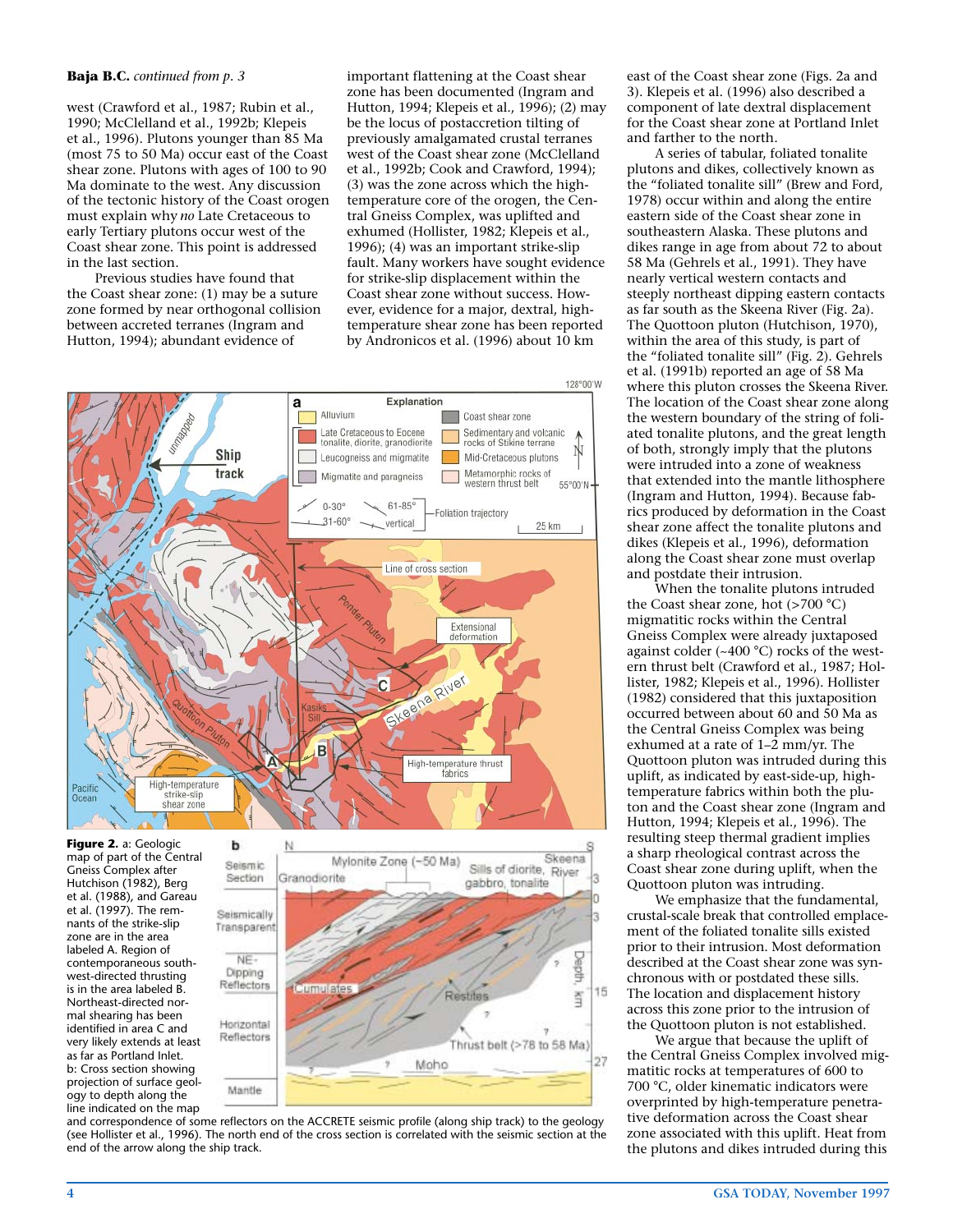**Figure 3.** (looking down and northeast) of the high-temperature dextral shear zone in location A in Figure 2a. The amphibolite xenolith contains internal foliation at ~90° to external foliation, indicating clockwise rotation consistent with asymmetry of the tails. The amphibolite xenolith to the left of the coin is cut by synthetic shears filled with leucosome, indicating the presence of melt during shearing. An asymmetric calcsilicate nodule also indicates dextral shearing. Note



the low-angle, melt-filled synthetic shear band cutting the foliation near the base of the photo. Courtesy of Cameron Davidson.

uplift intensified the effect. High temperatures promoted recrystallization and recovery, leading to further resetting of fabrics.

Whereas Cowan et al. (1997) argued against the Coast shear zone being a locus of strike-slip motion, they considered that strike-slip motion could have occurred to the east along a hypothetical Baja British Columbia fault system within the Coast Plutonic Complex. We accept this possibility, but we emphasize that the Coast shear zone cannot be excluded as part of the Baja British Columbia fault system.

#### **Central Gneiss Complex**

Andronicos et al. (1996) found evidence for dextral strike-slip motion across a northwest-trending shear zone in the Central Gneiss Complex (Figs. 2a and 3). This shear zone is at least 3 km thick and can be traced for ~25 km along the east side of the Quottoon pluton (area A in Fig. 2a). Lineations in the shear zone are northwest-trending and have gentle to moderate plunges. The structures recording dextral kinematics formed at high enough temperatures that leucosomes (melt patches) are concentrated in asymmetric boudin necks and shear bands (see photo). Medium to coarse grain sizes indicate initial recovery and grain growth after deformation when the rocks were still hot. The shear zone and associated kilometerscale isoclinal folds are crosscut by the 58 Ma Quottoon pluton, which was itself affected by the final phases of dextral shearing. These relations suggest that the Quottoon pluton intruded an active dextral transpressive shear zone during the waning stages of deformation.

Within the part of the Central Gneiss Complex shown in Figure 2a, large regions of gently north to northeast dipping layering contain abundant kinematic (movement) indicators for apparent top-to-thesouthwest thrusting (area B in Fig. 2a; Fig. 2b; Hollister et al., 1996). Rusmore et al. (1996) found similar features just south of this area. The sequence with high-temperature, penetratively deformed layering is over 3 km thick where it was defined in area B in Figure 2a. Tonalitic sills ranging from meters to kilometers in thickness are intruded mostly concordantly into the layering (Fig. 2b). Dates of 75 Ma from zircon inclusions in garnets, and of 65 Ma from zircons in the matrix of the layered sequence (Woodsworth et al., 1983) imply that thrusting began prior to the intrusion of the Quottoon pluton. Field relations (Andronicos et al., 1996) confirm that the Quottoon pluton intruded after thrusting was largely complete. Metamorphic *P-T* paths of the high-grade rocks containing the thrust fabric show that they were at

#### **Baja B.C.** *continued on p. 6*



tallization of the Quottoon pluton. Unroofing in part by northeast-directed extensional shears. C: Late deformation across Coast shear zone (Cook and Crawford, 1994) and intrusion of Kasiks sill and Ponder pluton (see Fig. 2).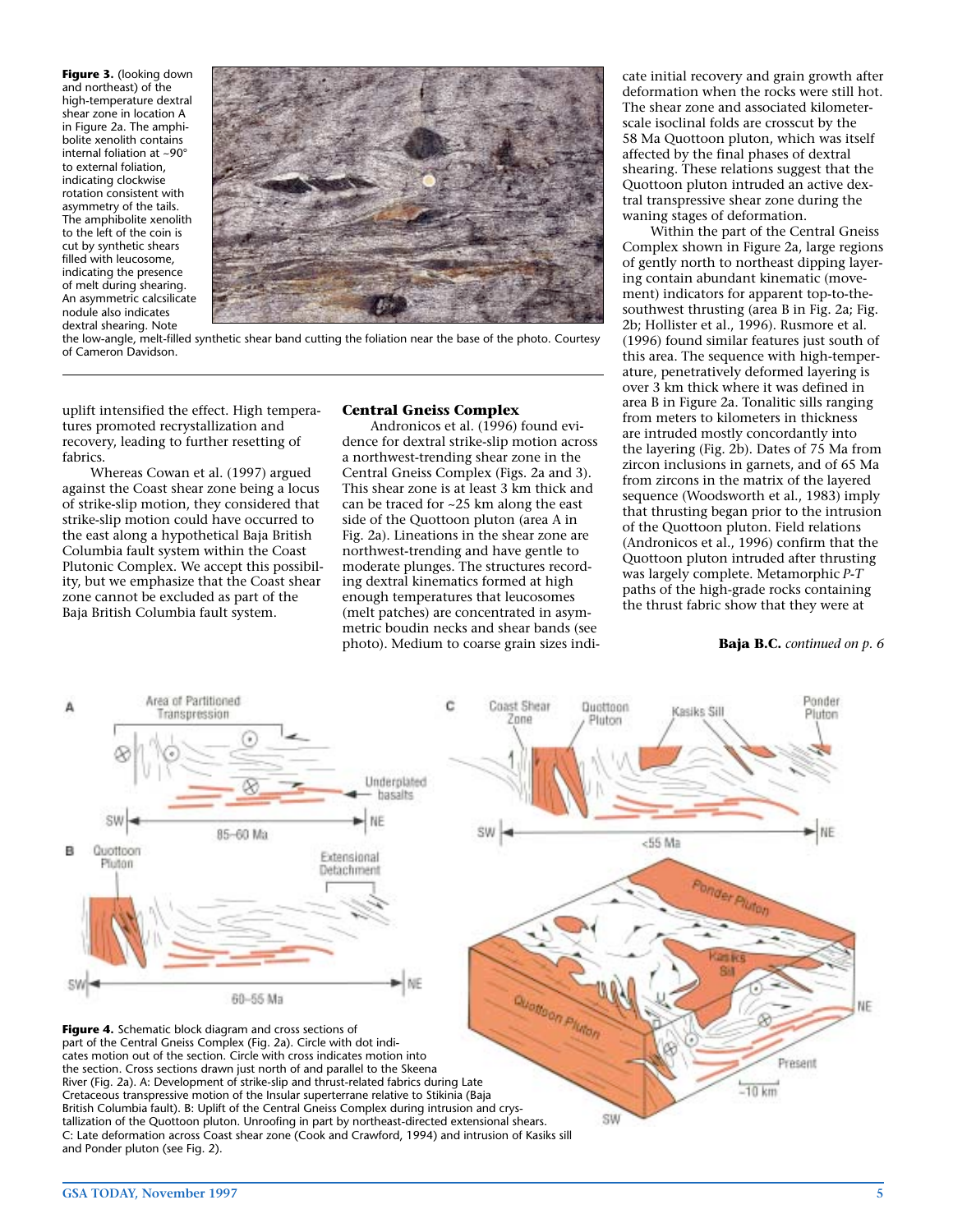#### **Baja B.C.** *continued from p. 5*

temperatures over 600 °C during thrusting between 85 and 60 Ma, at depths of at least 25 km between 70 and 60 Ma, and at depths of 10 to 5 km when cooled rapidly from over 600 °C down to 300 °C at 50 Ma (Hollister, 1982). Kilometer-scale folds within the thrust package that are deflected and refolded by the shear zone indicate that strike-slip deformation outlasted thrusting. Similar metamorphic conditions and kinematic and geometric compatibility suggest that the thrust and strike-slip zones formed a partitioned transpressive system in which displacements occurred synchronously on horizontal and vertical surfaces (Fig. 4A).

Farther east, along the eastern side of the Central Gneiss Complex (area C in Fig. 2a), the ductile thrust fabric is cut at a low angle by a moderately dipping (~30° east to northeast; Fig. 2b), 4-km-thick mylonite zone with top-to-the-east-northeast shear sense (Fig. 4B). This zone of normal shear sense was first recognized by Heah (1991), who constrained the age to be between 60 and 50 Ma. This is more or less the same time as the uplift and exhumation of the Central Gneiss Complex (Hollister, 1982). Microfabric analyses indicate that this lower temperature mylonitic fabric was superimposed on the higher temperature migmatitic thrust fabric.

In the strain history across the Central Gneiss Complex (Fig. 4), the earliest recorded strain was transpressive and was accommodated by partitioned thrust and strike-slip–related shearing that largely predated the intrusion of the Quottoon pluton. The top-to-the-southwest ductile thrusting predates and overlaps the dextral strike-slip deformation. Fabrics related to transpression and to the intrusion of the "foliated tonalite sill" are postdated by extensional fabrics related to shearing and emplacement of synextensional plutons (Fig. 4B). High temperatures persisted throughout the deformation history of the Central Gneiss Complex, leading to complex strain gradients and overprinting relations that are difficult to interpret.

#### **Baja British Columbia Fault Zone**

On the basis of our analysis of the structures in the area shown in Figure 2a, net large-scale northward displacement across the Central Gneiss Complex is likely. Significantly, the emplacement of the 83 to 50 Ma middle to lower crustal plutons and migmatites in this region overlaps the period when relative motions between the Kula and North America plates were predominantly transpressive (Engebretson et al., 1985). The orientation of the Coast shear zone was appropriate for strike-slip motion during this time period. Plutons deformed by the top-tothe-south thrusting have U/Pb dates ranging from 83 to 63 Ma. The 58 Ma Quottoon pluton at the Skeena River puts a younger limit on the transpressive stage. Pre–58 Ma southwest-directed thrusting could produce the uplift that is recorded by rapid Late Cretaceous to early Tertiary erosion in this area (Plafker et al., 1994). Eocene extension along the eastern side (Heah, 1991) contributed to exhumation.

This synthesis provides arguments for substantial cumulative strain throughout the Central Gneiss Complex. As shown in Figure 4, the complex pattern of structural fabrics can be attributed to strike-slip, normal, and thrust faulting complicated by local mobilization and upward flow of melt. Under the high-temperature (sillimanite stability field) conditions in the complex between 83 and 50 Ma, new ductile deformational fabrics should have formed continuously, overprinting and obliterating earlier fabrics. Cumulate amphibole in the Quottoon pluton indicates derivation from a tonalitic liquid intruded at a temperature over 1000 °C. Assuming that the Coast shear zone was a boundary to the Central Gneiss Complex during intrusion of the Quottoon pluton and subsequent uplift, preexisting kinematic indicators would not be preserved. Instead, the Coast shear zone records kinematics of pluton emplacement and the rapid uplift of the hot core of the Central Gneiss Complex which lasted until about 50 Ma.

Following collision of the Insular superterrane and formation of the 100 to 90 Ma imbricate thrust system and associated plutons, relative plate motions changed to oblique convergence across the northwest-trending coastline. This convergence was recorded by top-to-thesouthwest thrusting and margin-parallel dextral strike-slip fabrics in rocks now at the latitude of the ACCRETE study area. By the time the foliated tonalite sill complex was intruded, the Kula (Pacific) plate had slowed and relative transcurrent motion across the Central Gneiss Complex had effectively stopped. This episode is recorded by rapid exhumation of the basement and by the normal detachment along the east side of the Central Gneiss Complex. The slowing and death of the Kula plate can be attributed to collision of the Insular superterrane with southern Alaska. This collision is recorded in the Chugach terrane at 58 to 55 Ma (Sisson and Pavlis, 1993).

#### **Implications for Generation of the Tonalitic Plutons**

A major piece of the puzzle is still missing. Why are Late Cretaceous–early Tertiary plutons *missing* west of the Coast shear zone? We offer our speculations.

The first question is the mechanism for generating the tonalitic plutons with batholithic proportions, given that some 1500 to 2000 km of orogen-parallel displacement occurred in the Coast orogen

during their emplacement. If these plutons were generated above a subduction zone within an arc, or by melting at the base of tectonically overthickened crust during thermal relaxation, some magma should have leaked across the Coast shear zone. The fact that this did not happen calls for an alternative hypothesis.

Another consideration is that a largescale strike-slip fault system causing thousands of kilometers of northward translation of the Insular superterrane must involve the mantle lithosphere. As such, a zone of fracture or weakness extending to the asthenosphere or a Benioff zone(?) could provide an access path to the crust for basaltic magma. Upon reaching the base of the crust, these magmas could pond, providing the exceptional heat source needed to generate the tonalitic melts that intruded the Coast Plutonic Complex at temperatures of >1000 °C. An important consequence of such melting and associated metamorphism is the maintenance of a softened and weakened crust. The continuous intrusion of basaltic magmas and thermal softening of the mantle lithosphere provides a feedback mechanism for confining strike-slip displacement to a single zone.

We suggest that the western edge of the weak part of the mantle shear zone coincided with the Coast shear zone. To account for the lack of Late Cretaceous– early Tertiary plutons west of the Coast shear zone, the crust and mantle in this area must have been cool enough that melt leaking into this region from the Central Gneiss Complex solidified very quickly. In essence, the Coast shear zone marked the edge of a thermal wall. A much stronger mantle and crust west of this wall caused deformation to be confined to the batholith complex.

Evidence for basaltic magmas intruding the Central Gneiss Complex during the orogenic episode comes from numerous synplutonic basaltic dikes in the tonalitic plutons and small intrusive ultramafic bodies. Synplutonic dikes occur as pillowed mafic layers within the tonalite plutons and as mafic enclaves. Ultramafic bodies occur as small sills within the layered metamorphic rocks and range in composition from pyroxenite to hornblendite. Secondary evidence for the involvement of basalt comes from the exceptionally high temperatures of the tonalite plutons. Such high temperatures require an exceptional heat source, and mafic magmas derived from the mantle are an obvious candidate.

An important implication of the Central Gneiss Complex containing the record of strike-slip motion in the ductile lower crust is that the roots of a former strikeslip fault can be observed and studied on the surface. We need not go 20 km below

**Baja B.C.** *continued on p. 7*